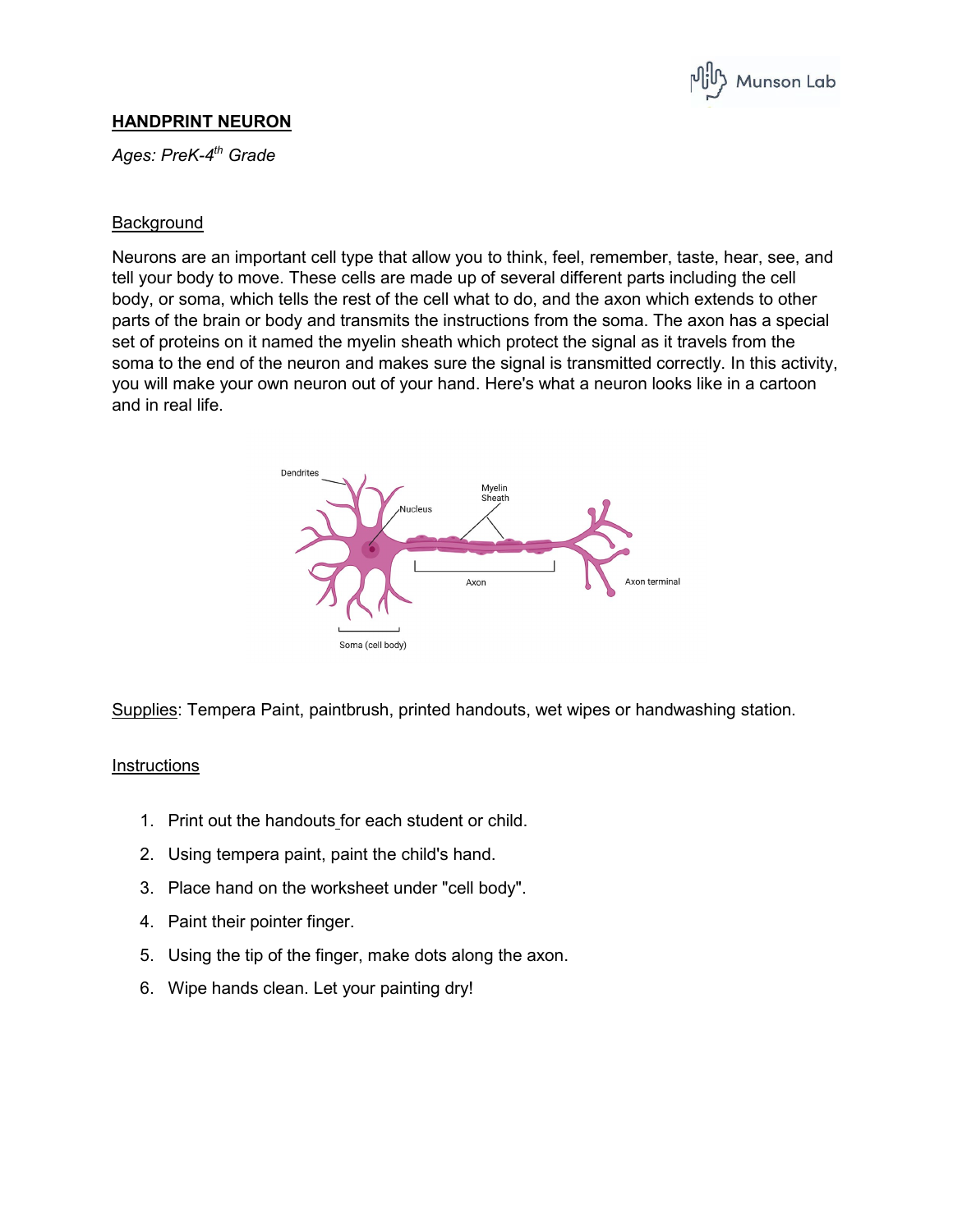



Dendrites